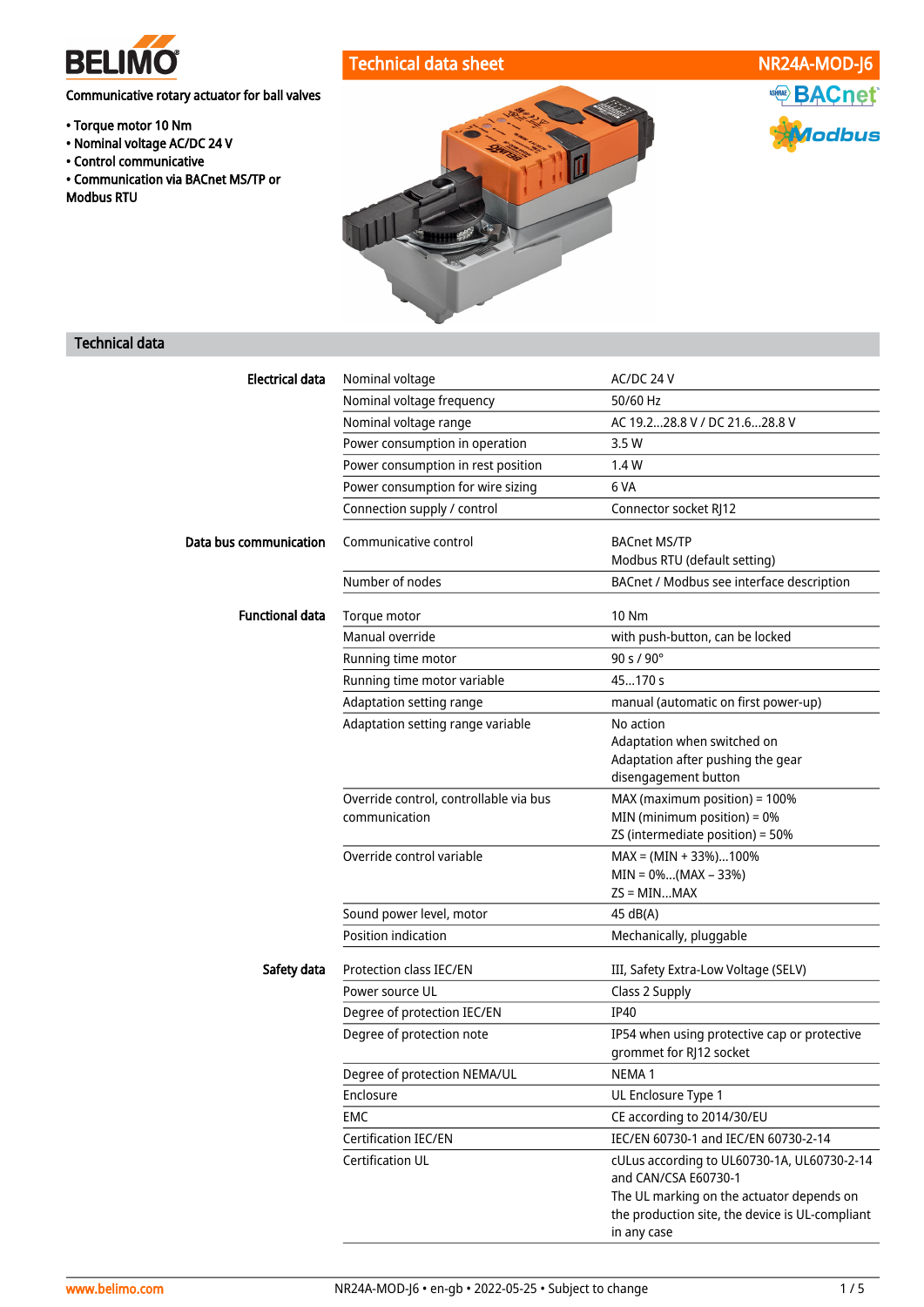

| Safety data | Mode of operation                      | Type 1                      |
|-------------|----------------------------------------|-----------------------------|
|             | Rated impulse voltage supply / control | $0.8$ kV                    |
|             | Pollution degree                       | 3                           |
|             | Ambient temperature                    | $-3050^{\circ}$ C           |
|             | Storage temperature                    | $-4080^{\circ}$ C           |
|             | Ambient humidity                       | Max. 95% RH, non-condensing |
|             | Servicing                              | maintenance-free            |
| Weight      | Weight                                 | $0.63$ kg                   |

#### Safety notes



- This device has been designed for use in stationary heating, ventilation and air-conditioning systems and must not be used outside the specified field of application, especially in aircraft or in any other airborne means of transport.
- Outdoor application: only possible in case that no (sea) water, snow, ice, insolation or aggressive gases interfere directly with the device and that it is ensured that the ambient conditions remain within the thresholds according to the data sheet at any time.
- Only authorised specialists may carry out installation. All applicable legal or institutional installation regulations must be complied during installation.
- The switch for changing the direction of rotation may only be operated by authorised specialists. The direction of rotation must not in particular be reversed in a frost protection circuit.
- The device may only be opened at the manufacturer's site. It does not contain any parts that can be replaced or repaired by the user.
- The device contains electrical and electronic components and must not be disposed of as household refuse. All locally valid regulations and requirements must be observed.

#### Product features

| Mode of operation                  | The actuator is fitted with an integrated interface for BACnet MS/TP and Modbus RTU, it<br>receives the digital control signal from the control system and returns the current status.                                                                   |
|------------------------------------|----------------------------------------------------------------------------------------------------------------------------------------------------------------------------------------------------------------------------------------------------------|
| Parametrisable actuators           | The factory settings cover the most common applications. Single parameters can be modified<br>with the Belimo Service Tools MFT-P or ZTH EU.                                                                                                             |
|                                    | The communication parameters of the bus systems (address, baud rate etc.) are set with the<br>ZTH EU. Pressing the "Address" button on the actuator while connecting the supply voltage,<br>resets the communication parameters to the factory setting.  |
|                                    | Quick addressing: The BACnet and Modbus address can alternatively be set using the buttons<br>on the actuator and selecting 116. The value selected is added to the «Basic address»<br>parameter and results in the effective BACnet and Modbus address. |
| Simple direct mounting             | Straightforward direct mounting on the ball valve with only one central screw. The assembly<br>tool is integrated in the plug-in position indication. The mounting orientation in relation to the<br>ball valve can be selected in 90° steps.            |
| <b>Manual override</b>             | Manual override with push-button possible (the gear is disengaged for as long as the button is<br>pressed or remains locked).                                                                                                                            |
| Adjustable angle of rotation       | Adjustable angle of rotation with mechanical end stops.                                                                                                                                                                                                  |
| <b>High functional reliability</b> | The actuator is overload protected, requires no limit switches and automatically stops when the<br>end stop is reached.                                                                                                                                  |
| Home position                      | The first time the supply voltage is switched on, i.e. at the time of commissioning, the actuator<br>carries out an adaptation, which is when the operating range and position feedback adjust<br>themselves to the mechanical setting range.            |
|                                    | The actuator then moves into the position defined by the control signal.                                                                                                                                                                                 |
|                                    | Factory setting: Y2 (counter-clockwise rotation).                                                                                                                                                                                                        |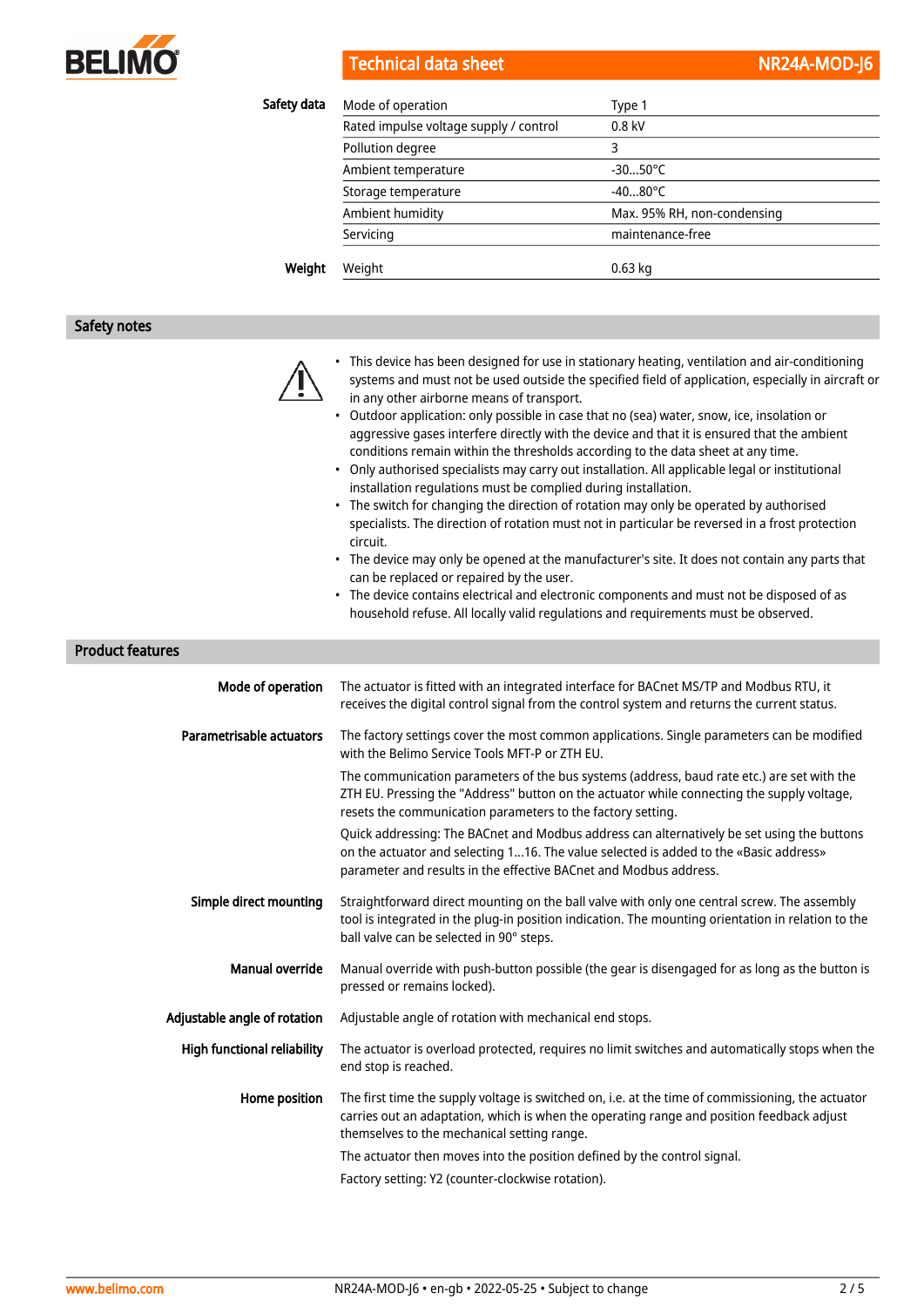

| Adaptation and synchronisation | An adaptation can be triggered manually by pressing the "Adaptation" button or with the PC-<br>Tool. Both mechanical end stops are detected during the adaptation (entire setting range).<br>Automatic synchronisation after pressing the gearbox disengagement button is configured. The<br>synchronisation is in the home position (0%). |               |
|--------------------------------|--------------------------------------------------------------------------------------------------------------------------------------------------------------------------------------------------------------------------------------------------------------------------------------------------------------------------------------------|---------------|
|                                |                                                                                                                                                                                                                                                                                                                                            |               |
|                                | The actuator then moves into the position defined by the control signal.                                                                                                                                                                                                                                                                   |               |
|                                | A range of settings can be adapted using the PC-Tool (see MFT-P documentation)                                                                                                                                                                                                                                                             |               |
| Accessories                    |                                                                                                                                                                                                                                                                                                                                            |               |
| <b>Mechanical accessories</b>  | <b>Description</b>                                                                                                                                                                                                                                                                                                                         | <b>Type</b>   |
|                                | Grommet for RJ connection module, Multipack 50 pcs.                                                                                                                                                                                                                                                                                        | Z-STRI.1      |
| Service tools                  | <b>Description</b>                                                                                                                                                                                                                                                                                                                         | <b>Type</b>   |
|                                | Service Tool, with ZIP-USB function, for parametrisable and<br>communicative Belimo actuators, VAV controller and HVAC performance<br>dovices                                                                                                                                                                                              | <b>ZTH EU</b> |

devices Belimo PC-Tool, Software for adjustments and diagnostics MFT-P Connection cable 5 m, A: RJ11 6/4 ZTH EU, B: 6-pin for connection to service socket ZK1-GEN

#### Electrical installation



### Always fit feed pins in pairs!

Only attach and remove connection cable when de-energised!

The wiring of the line for BACnet MS/TP / Modbus RTU is to be carried out in accordance with applicable RS-485 regulations.

Modbus / BACnet: Supply and communication are not galvanically isolated. Connect earth signal of the devices with one another.

Maximum cable length for star wiring <5 m.

Maximum baud rate for star wiring 38'400 Bd.

# Wiring diagrams

RJ12 socket



1 AC/DC 24 V 2 GND 3  $D - (A)$  $4 D+ (B)$ <br>5 AC/DC 24 V 6 GND

Modbus signal assignment:  $C1 = D - 4$ 

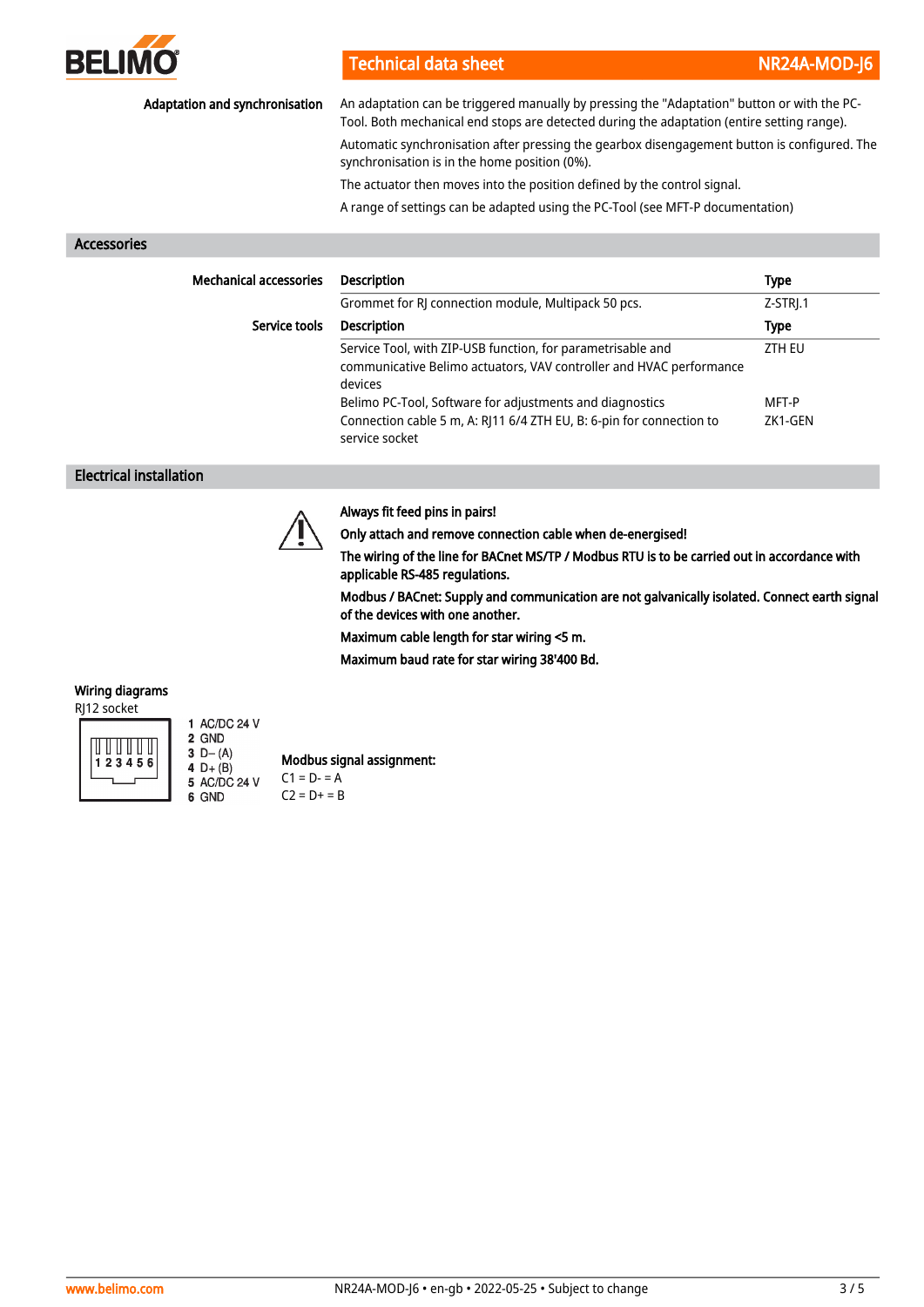

# Operating controls and indicators



#### **D** Direction of rotation switch

2

| Switch over:                       | Direction of rotation changes                                                                                                                                                       |  |  |  |
|------------------------------------|-------------------------------------------------------------------------------------------------------------------------------------------------------------------------------------|--|--|--|
| Push-button and LED display green  |                                                                                                                                                                                     |  |  |  |
| Off:                               | No power supply or malfunction                                                                                                                                                      |  |  |  |
| On:                                | In operation                                                                                                                                                                        |  |  |  |
| Flashing:                          | In address mode: Pulses according to set address (116)<br>When starting: Reset to factory setting (Communication)                                                                   |  |  |  |
| Press                              | In standard mode: Triggers angle of rotation adaptation                                                                                                                             |  |  |  |
| button:                            | In address mode: Confirmation of set address (116)                                                                                                                                  |  |  |  |
| Push-button and LED display yellow |                                                                                                                                                                                     |  |  |  |
| Off:                               | Standard mode                                                                                                                                                                       |  |  |  |
| On:                                | Adaptation or synchronisation process active<br>or actuator in address mode (LED display green flashing)                                                                            |  |  |  |
| Flickering:                        | BACnet / Modbus communication active                                                                                                                                                |  |  |  |
| Press<br>button:                   | In operation (>3 s): Switch address mode on and off<br>In address mode: Address setting by pressing several times<br>When starting (>5 s): Reset to factory setting (Communication) |  |  |  |

#### Gear disengagement button 4

| Press button:   | Gear disengages, motor stops, manual override possible |
|-----------------|--------------------------------------------------------|
| Release button: | Gear engages, standard mode                            |

#### **5** Service plug

For connecting parametrisation and service tools

#### Check power supply connection

**2** Off and **3** On

Possible wiring error in power supply

Service

#### Quick addressing

1. Press the "Address" button until the green "Power" LED is no longer illuminated. LED flashes in accordance with the previously set address.

2. Set the address by pressing the "Address" button the corresponding number of times (1...16).

3. The green LED flashes in accordance with the address that has been entered (...16). If the address is not correct, then this can be reset in accordance with Step 2.

4. Confirm the address setting by pressing the green "Adaptation" button.

If no confirmation occurs for 60 seconds, then the address procedure is ended. Any address change that has already been started will be discarded.

The resulting BACnet MS/TP and Modbus RTU address is made up of the set basic address plus the short address (e.g. 100+7=107).